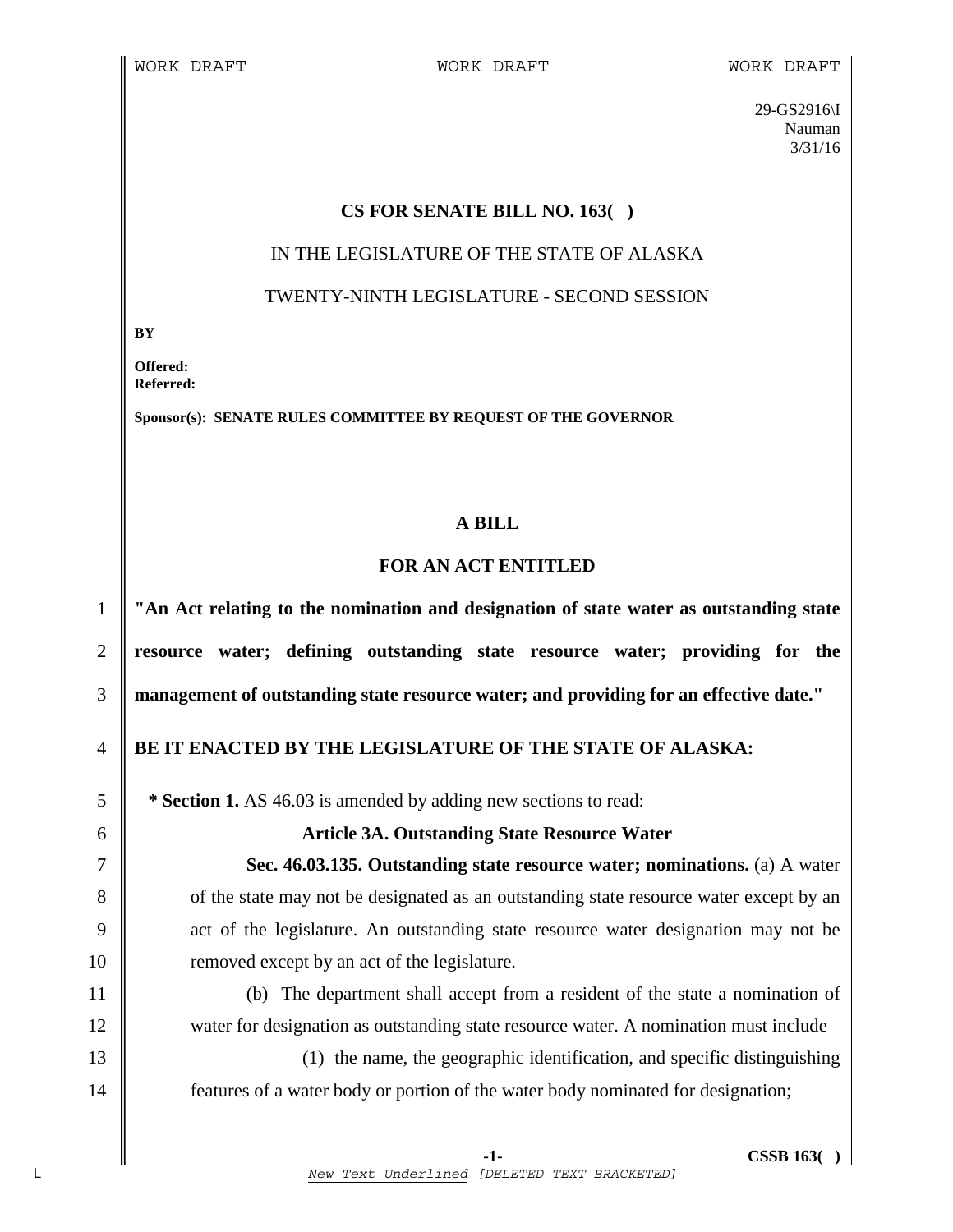|                | WORK DRAFT                                                                       | WORK DRAFT                                                                            | 29-GS2916\I |
|----------------|----------------------------------------------------------------------------------|---------------------------------------------------------------------------------------|-------------|
| 1              | (2) a detailed map identifying                                                   |                                                                                       |             |
| $\overline{2}$ | (A) the location of the nominated water;                                         |                                                                                       |             |
| 3              | the boundaries of the nominated water, including any<br>(B)                      |                                                                                       |             |
| $\overline{4}$ | upstream or downstream boundaries;                                               |                                                                                       |             |
| 5              | (C)                                                                              | adjacent, proximate, or overlapping boundaries of the                                 |             |
| 6              | nominated water, and a national or state park, a river designated a wild and     |                                                                                       |             |
| 7              | scenic river under 16 U.S.C. 1271 - 1287 (Wild and Scenic Rivers Act), critical  |                                                                                       |             |
| 8              | habitat designated under 16 U.S.C. 1531 - 1544 (Endangered Species Act of        |                                                                                       |             |
| 9              | 1973), and other similar protected areas;                                        |                                                                                       |             |
| 10             | (3) evidence demonstrating that the nominated water is                           |                                                                                       |             |
| 11             |                                                                                  | (A) in relatively pristine condition, largely absent of human                         |             |
| 12             |                                                                                  | sources of degradation, and of exceptional value to the state in its current          |             |
| 13             | condition;                                                                       |                                                                                       |             |
| 14             | (B)                                                                              | of exceptional ecological, economic, or recreational                                  |             |
| 15             | significance; or                                                                 |                                                                                       |             |
| 16             | (C)                                                                              | an exceptional and rare example of its type, regardless of                            |             |
| 17             | its water quality;                                                               |                                                                                       |             |
| 18             |                                                                                  | (4) a statement concluding that the designation is necessary to protect               |             |
| 19             | the nominated water; the statement must, at a minimum, reference supporting      |                                                                                       |             |
| 20             | scientific data and principles;                                                  |                                                                                       |             |
| 21             | a discussion of alternative means that could be used to protect the<br>(5)       |                                                                                       |             |
| 22             | nominated water under state or federal law;                                      |                                                                                       |             |
| 23             | (6)                                                                              | available water quality data for the water, including chemical,                       |             |
| 24             |                                                                                  | physical, or biological water quality information relevant to establishing a baseline |             |
| 25             | water quality of the nominated water;                                            |                                                                                       |             |
| 26             |                                                                                  | (7) a description of current or future activities that result or could result         |             |
| 27             |                                                                                  | in a discharge in waters adjacent to or a tributary of the nominated water, or in the |             |
| 28             | nominated water itself that may need to be limited or managed to comply with the |                                                                                       |             |
| 29             |                                                                                  | standards under AS 46.03.185, if the nominated water is designated as outstanding     |             |
| 30             | state resource water;                                                            |                                                                                       |             |
| 31             |                                                                                  | (8) a discussion of the economic effect the designation would have on                 |             |
|                |                                                                                  |                                                                                       |             |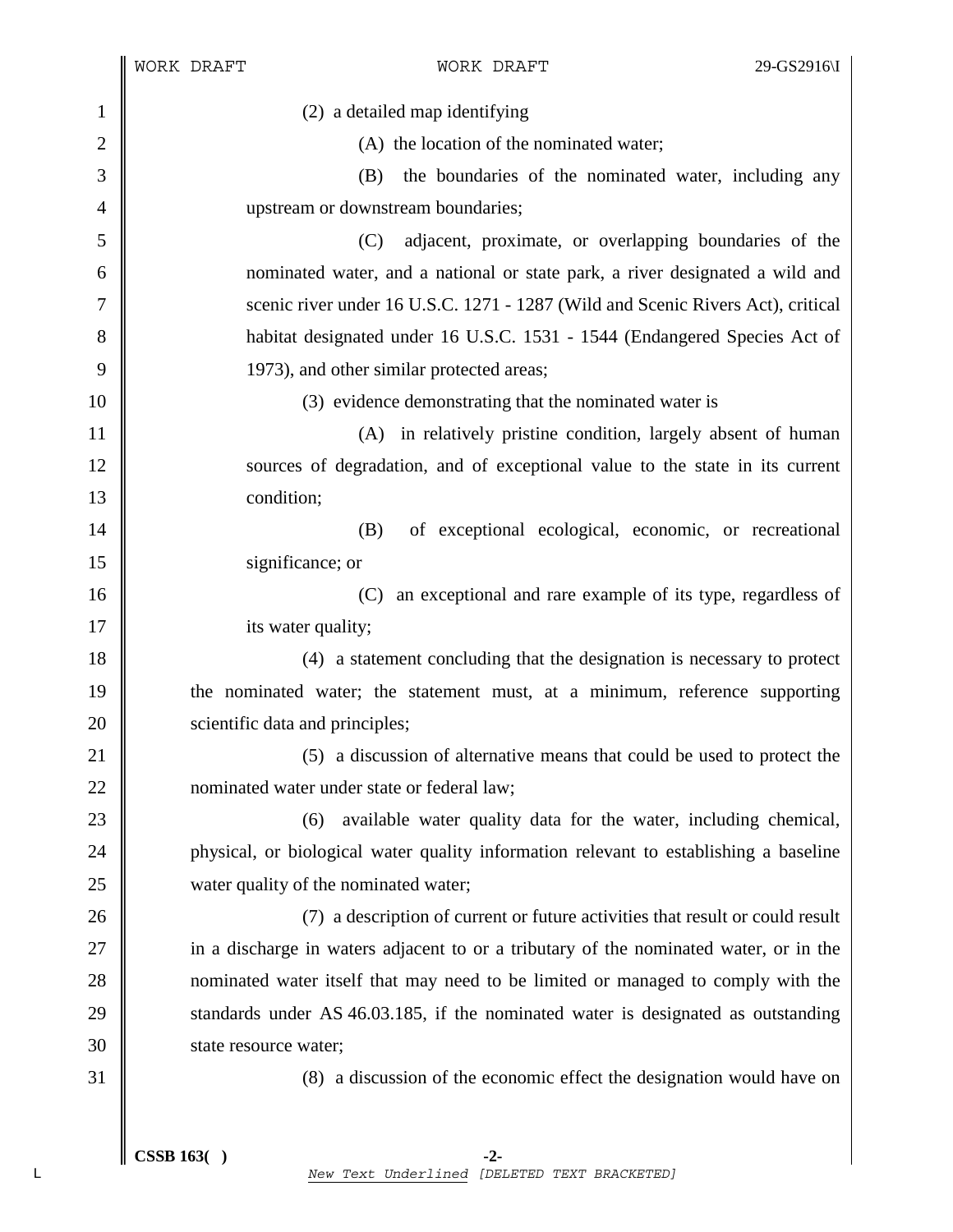1 the local and regional economies of the state;

2 (9) evidence that the nominated water constitutes waters of the United 3 States:

4 (10) any additional information that the person submitting the 5 nomination believes may be necessary to aid the department in conducting the analysis 6 necessary to forward the nomination to the legislature; and

7 || (11) a fee of \$1,000.

8 **Sec. 46.03.145. Department determinations on nomination; agreement.** (a) 9 Within six months after receiving a nomination, the department shall determine 10 whether the nomination meets the requirements of AS 46.03.135. If the department 11 determines that a nomination meets the requirements of AS 46.03.135, the department 12 may enter into an agreement with the resident of the state that nominated the water. 13 The agreement under this section may provide that the resident shall reimburse the 14 **department for the costs or a portion of the costs incurred by the department or another** 15 state agency related to the nomination process. The agreement may specify that costs 16 **incurred by the department include costs for** 

17 || (1) necessary public notice and public hearings; and

18 (2) preparation of the findings, analyses, or determinations related to 19 **the nomination.** 

20 (b) For a nomination meeting the requirements of AS 46.03.135 for which a 21 **cost agreement has not been established or for which a partial cost agreement has been** 22 Solution 22 established, the department shall prepare an estimate of the cost to the department and 23 other state agencies to prepare and process the nomination. The cost estimate under 24 this subsection may be transmitted to the legislature for consideration as a capital 25 **appropriation**.

26 **Sec. 46.03.155. Regulations.** (a) The department shall adopt regulations that 27 Solution 27 September 27 September 27 September 27 September 27 September 27 September 27 September 27 September 27 September 27 September 27 September 27 September 27 September 27 September 27 September 27 September 27

28 (1) submitting a nomination and additional information related to a 29 nomination;

30 (2) prioritizing nominations;

31 (3) providing public notice and a public hearing for all nominations;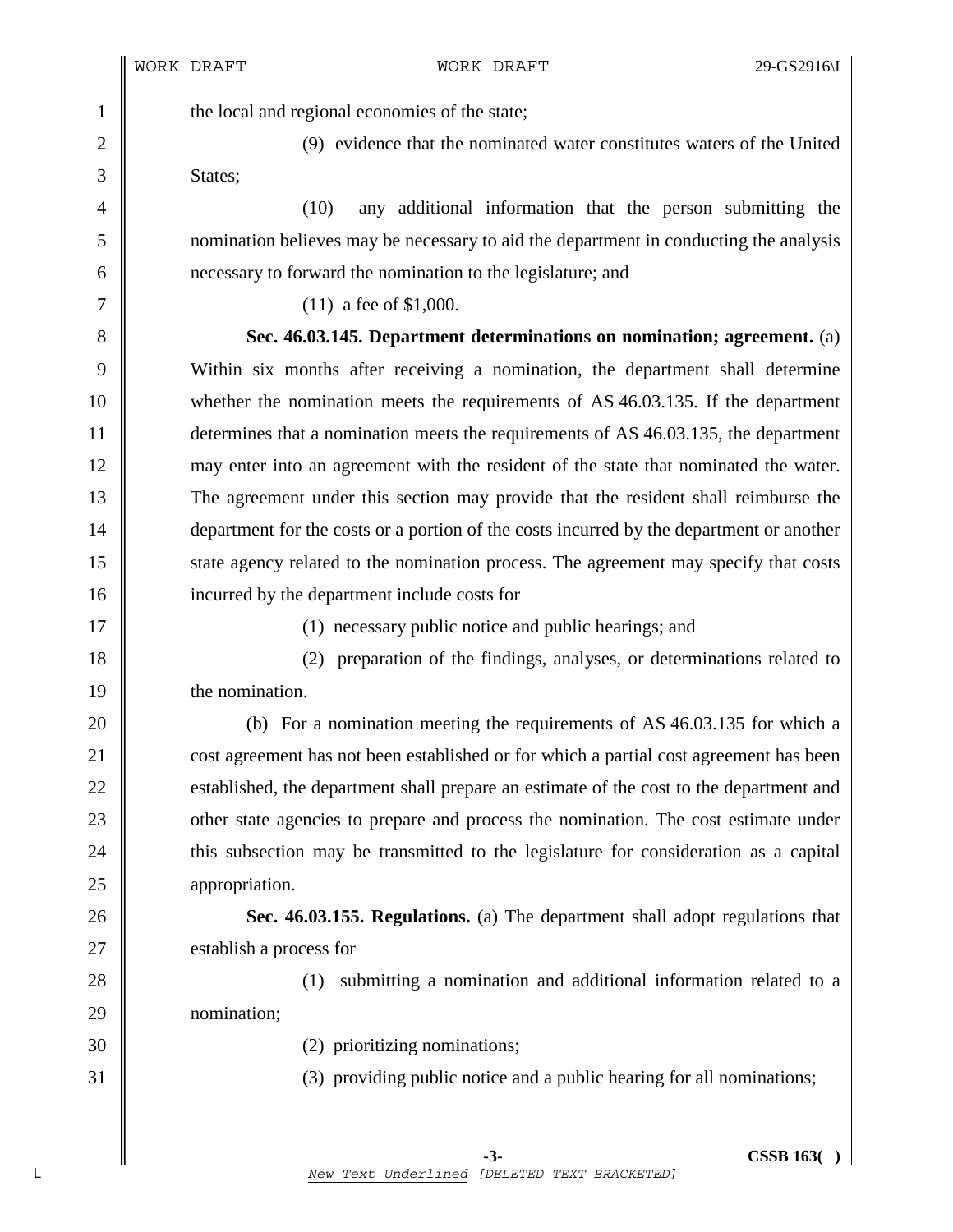1 (4) providing individual notice to known owners of land adjacent to 2 **the nominated water**; 3 (5) providing, upon the request of an individual, a copy of the 4 nomination and additional material related to the nomination, including public 5 comments related to the nomination; and 6 (6) an individual to request an additional public hearing on a 7 nomination. 8 (b) The department may adopt regulations that establish additional nomination 9 or information requirements not provided in this section. 10 **Sec. 46.03.165. Requirements for submission to the legislature; nomination**  11 **attachments.** (a) The department may forward a nomination for outstanding state 12 **lack** resource water to the legislature only if the 13 (1) entirety of the water nominated is a water of the United States; 14 (2) department has determined that the nomination meets the 15 | requirements of AS 46.03.135; 16 (3) department, in consultation with the Department of Fish and Game 17 and the Department of Natural Resources, determines that the nominated water has 18 exceptional characteristics when compared to other state water and the water 19 || (A) is in relatively pristine condition, largely absent of human 20 Sources of degradation, and of exceptional value to the state in its current 21 condition: 22 (B) is of exceptional ecological, economic, or recreational 23 Significance; or 24 **(C)** is an exceptional and rare example of its type, regardless of 25 **its water quality;** 26 (4) resident of the state who nominated the water has paid in full the 27 **fee due under AS 46.03.135(b)(11)** and amounts owed under an agreement under 28 AS 46.03.145. 29 (b) The department shall, in consultation with the Department of Fish and 30 Game and the Department of Natural Resources, create a report analyzing the 31 nomination using the factors described in this subsection. At a minimum, the report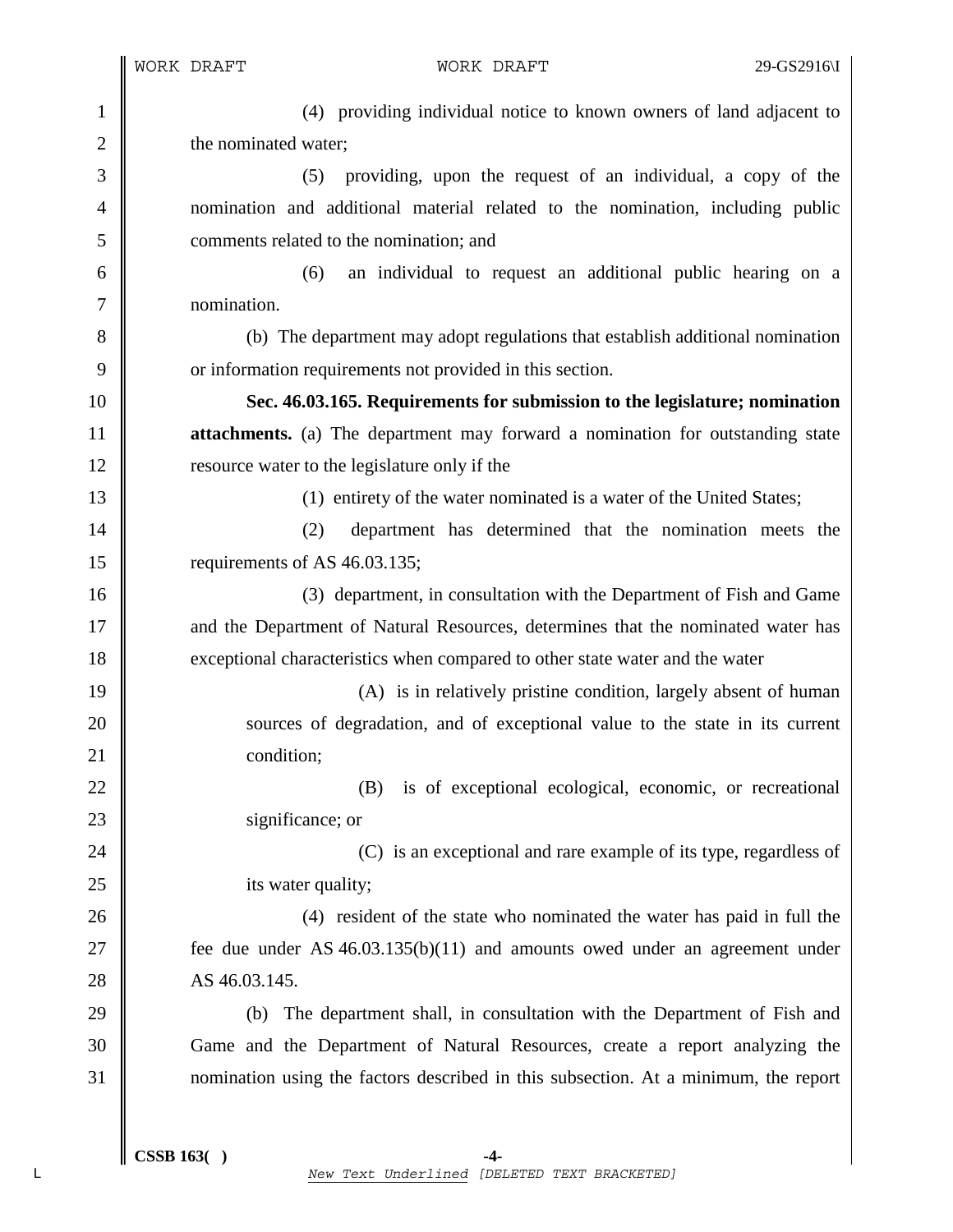1 must analyze

2 (1) whether there is a risk that the quality of the nominated water will, 3 without the designation, be degraded, causing permanent and substantial adverse 4 **e** effects to the exceptional characteristics of the water;

5 (2) the advantages and disadvantages of other means the state may 6 have to protect the nominated water to preserve its exceptional characteristics.

7 (c) The department may, to assist with the requirements of this section, request 8  $\parallel$  that the resident of the state that nominated the water provide additional information.

9 (d) Upon completion of the requirements in this section and AS 46.03.135 - 10 46.03.155, and the regulations adopted thereunder, and after attaching to the 11 nomination the report required under (b) of this section, a summary of the public 12 comments related to the nomination, and any other required or pertinent material 13 compiled under this section or AS 46.03.135 - 46.03.155, or regulations adopted 14 **thereunder, the department shall certify the nomination complete. The department** 15 shall note on the nomination the date the department certifies the nomination 16 complete.

17 **Sec. 46.03.175. Submissions to the legislature.** (a) Within 10 days after the 18 convening of each first regular legislative session, the commissioner shall transmit to 19 the legislature for consideration a list of nominations certified complete under 20 AS 46.03.165(d) in the preceding four calendar years. For a nomination certified 21 complete under AS 46.03.165(d) in the preceding two calendar years, the 22 commissioner shall submit to the legislature the entire nomination, as certified 23 complete under AS 46.03.165(d).

24 (b) Every 10 years, beginning in 2020, the Department of Environmental 25 Conservation and the Department of Natural Resources shall each deliver a report to 26 **the senate secretary and the chief clerk of the house of representatives and notify the** 27 **||** legislature that the report is available. The reports must describe each body of water 28 designated as outstanding state resource water and provide a recommendation 29  $\parallel$  regarding the continuation of the designation.

30 **Sec. 46.03.185. Regulation of outstanding state resource water.** (a) The 31 department shall regulate water designated as outstanding state resource water under